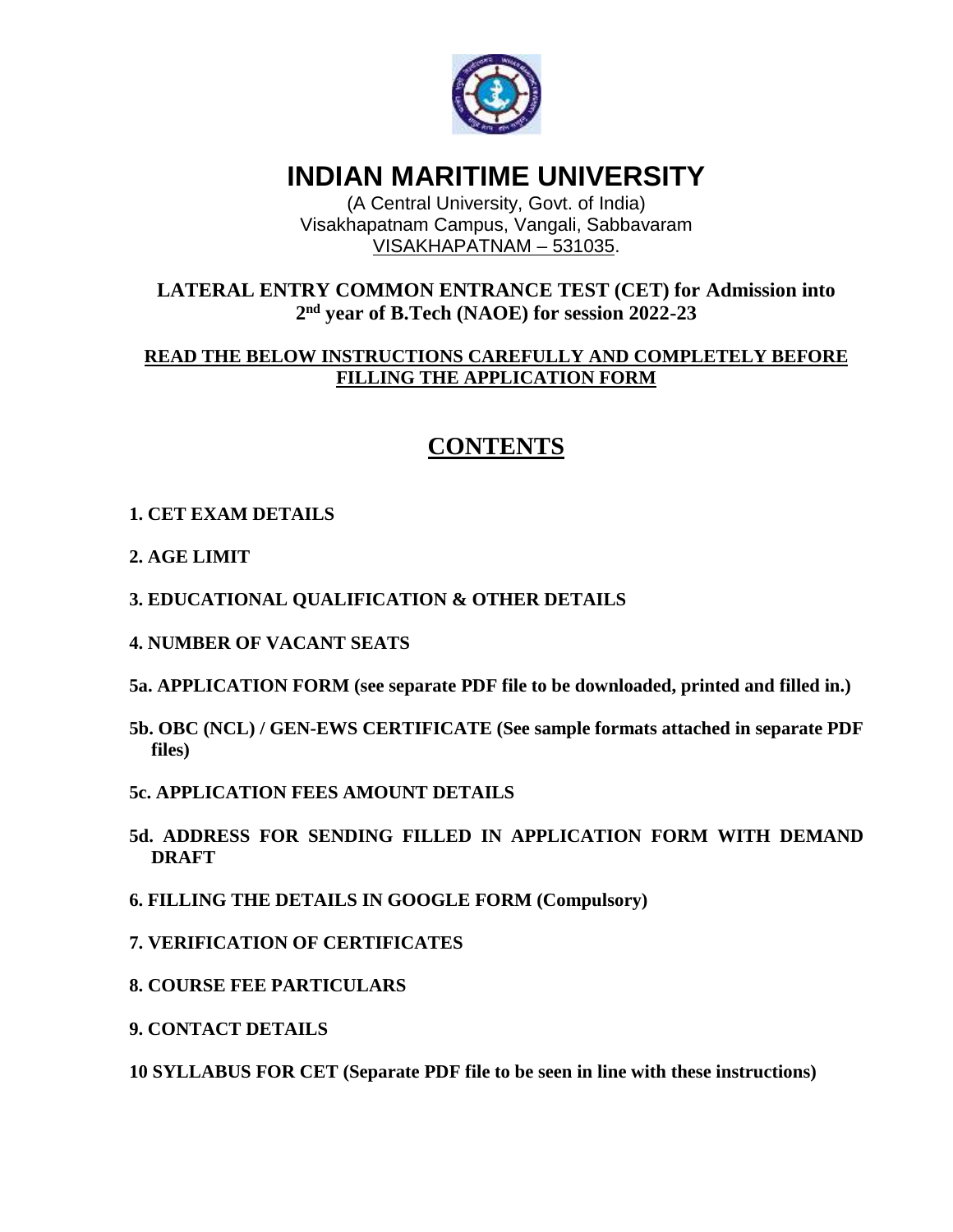#### **1. CET EXAM AND DETAILS:**

It is intended to fill the seats available for the B Tech (Naval Architecture & Ocean Engineering) program being conducted at IMU Visakhapatnam campus for **Academic Year 2022-23 through Lateral Entry Common Entrance Test (CET) (admission into 2nd year).** The duration of the above academic program will be three academic years consisting of six semesters of course work. Indian Maritime University invites applications from eligible candidates fulfilling the educational and other eligibility criteria for the UG program at its Visakhapatnam campus through the lateral entry CET.

**Date & Time of the above CET: 17th July 2022, 1000 – 1300 hrs (3 hours) Venue of CET: IMU Visakhapatnam Campus, Vangali, Sabbavarm Mandal, Visakhapatnam - 531035**

**PATTERN OF QUESTIONS: MCQ (MULTUPLE CHOICE QUESTIONS)**

## **NUMBER OF QUESTIONS: 100**

#### **MARKS AWARDED FOR EACH CORRECT ANSWER: +1**

#### **MARKS AWARDED FOR EACH WRONG ANSWER: - 0.25**

(Kindly note there is negative marking)

#### **MARKS AWARDRD FOR UNATTEMPTED QUESTION: 0**

#### **2. Age Limit:**

- i) Minimum age 17 years
- ii) Maximum age:

For Male : Gen-25 years, OBC (NCL)-28 years, SC/ST-30 years. For Female : Gen -27 years, OBC (NCL)-30 years, SC/ST-32 years.

The reference date for calculation of the age will be from the date of commencement of the Academic Session (i.e. 16-08-2022).

#### **3. Educational Qualifications**

a. A Diploma in Ship Building Engineering from Institute of Ship Building Technology (ISBT), Goa with at least 60% marks overall and should have completed the diploma within the stipulated period of 4 years **AND** a minimum of 50% marks in English subject in  $10^{th}$  /  $12^{th}$ examination.

Or

b. A Diploma in Mechanical / Civil Engineering from any institute approved by AICTE with at least 60% marks overall and should have completed the diploma within the stipulated period of 3 years **AND** a minimum of 50% marks in English subject in 10<sup>th</sup> / 12<sup>th</sup> examination.

Or

c. 3-year Diploma in Naval Architecture and Offshore Engineering from the AMET University, Chennai with at least 60% marks overall and should have completed the diploma within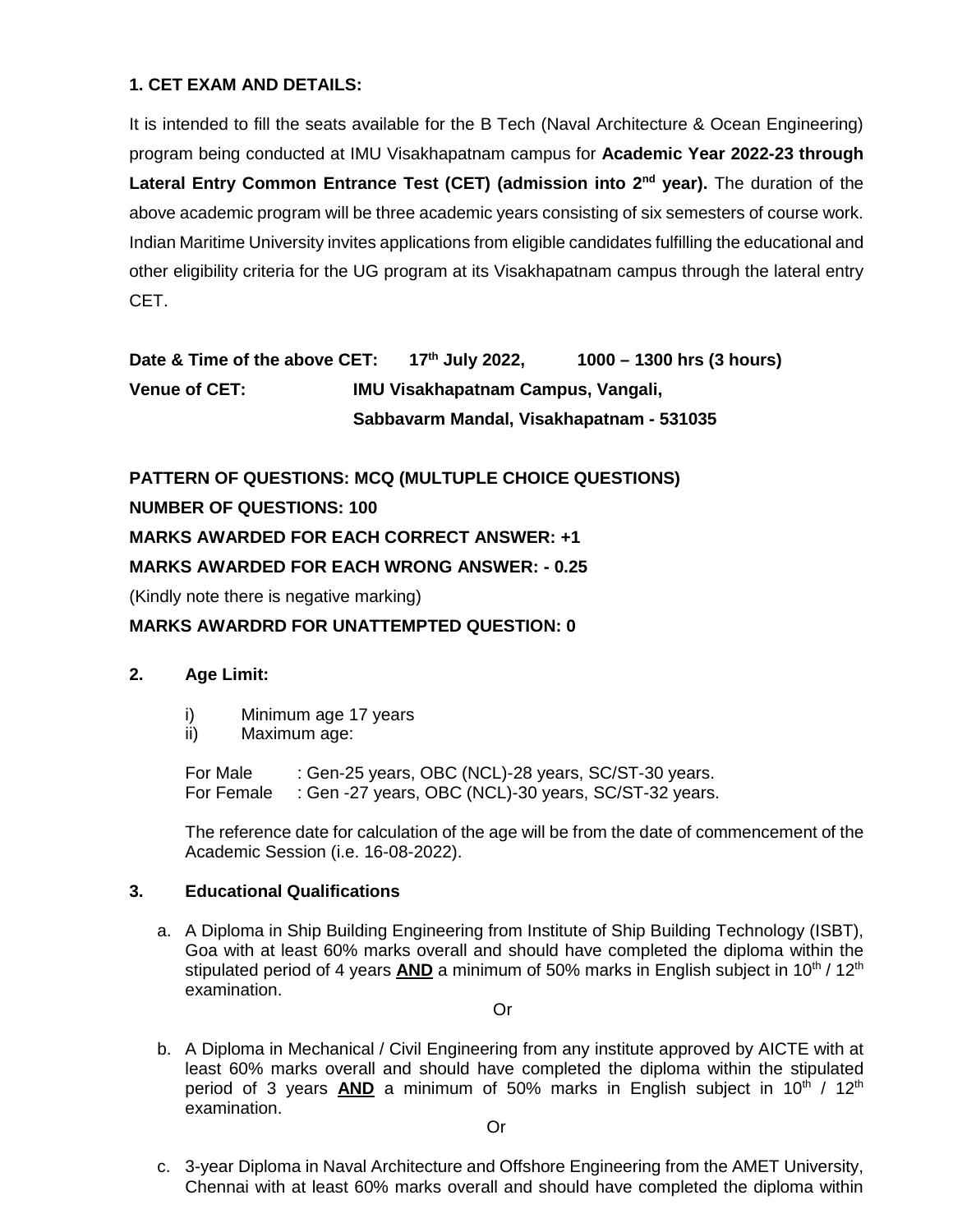the stipulated period of 3 years **AND** a minimum of 50% marks in English subject in 10<sup>th</sup> / 12<sup>th</sup> examination.

- d**. Relaxation of for SC/ST candidates (if any):** There will be a 5% relaxation in eligibility marks. However, it will not apply to English marks.
- e. **Eligibility - Medical fitness:** All candidates who get selected will have to submit a Physical Fitness Certificate from a Registered Medical Practitioner at the time of Certificate verification.
- **4. No. of seats vacant:** Total number of seats vacant are **04 (Four)** and admissions will be made in the order of merit based on scores obtained in Common Entrance Test (CET) conducted separately as mentioned above and only for the Lateral Entry purpose. **Reservation norms will be followed as per the rules.**
- **5a. APPLICATION FORM (see separate PDF file to be downloaded, printed and filled in.)** Interested candidates should download the application form, fill and submit the same along with self-attested copies of certificates and mark-sheets **by ORDINARY/ SPEED/ REGISTERED POST ONLY** so as to reach the following address on or before:

## **5 th July 2022.**

Kindly note: **DO NOT** SEND THE FILLED-IN APPLICATION THROUGH COURIER.

**5b. The certificates for OBC (NCL) / GEN-EWS category should be as per the format attached. (See sample formats attached in separate PDF files).**

## **5c. APPLICATION FEES AMOUNT DETAILS:**

An Application Fee for **Rs.1000/-** for all other candidates and **Rs.700/-** for SC/ST candidates only to be paid along with the submission of filled in application in the form of **Demand Draft** payable at **Visakhapatnam** drawn in favour of Indian Maritime University, Visakhapatnam campus. **Applications without the appropriate DD will be rejected.**

## **5d. ADDRESS FOR SENDING THE FILLED IN APPLICATION FORM:**

## **The Director INDIAN MARITIME UNIVERSITY Visakhapatnam Campus Vangali village, Sabbavaram Mandal Visakhapatnam – 531035, Andhra Pradesh**

The applications received will be scrutinised and eligible candidates shall be issued intimation by way of **telephonic call and/or email** to appear for the CET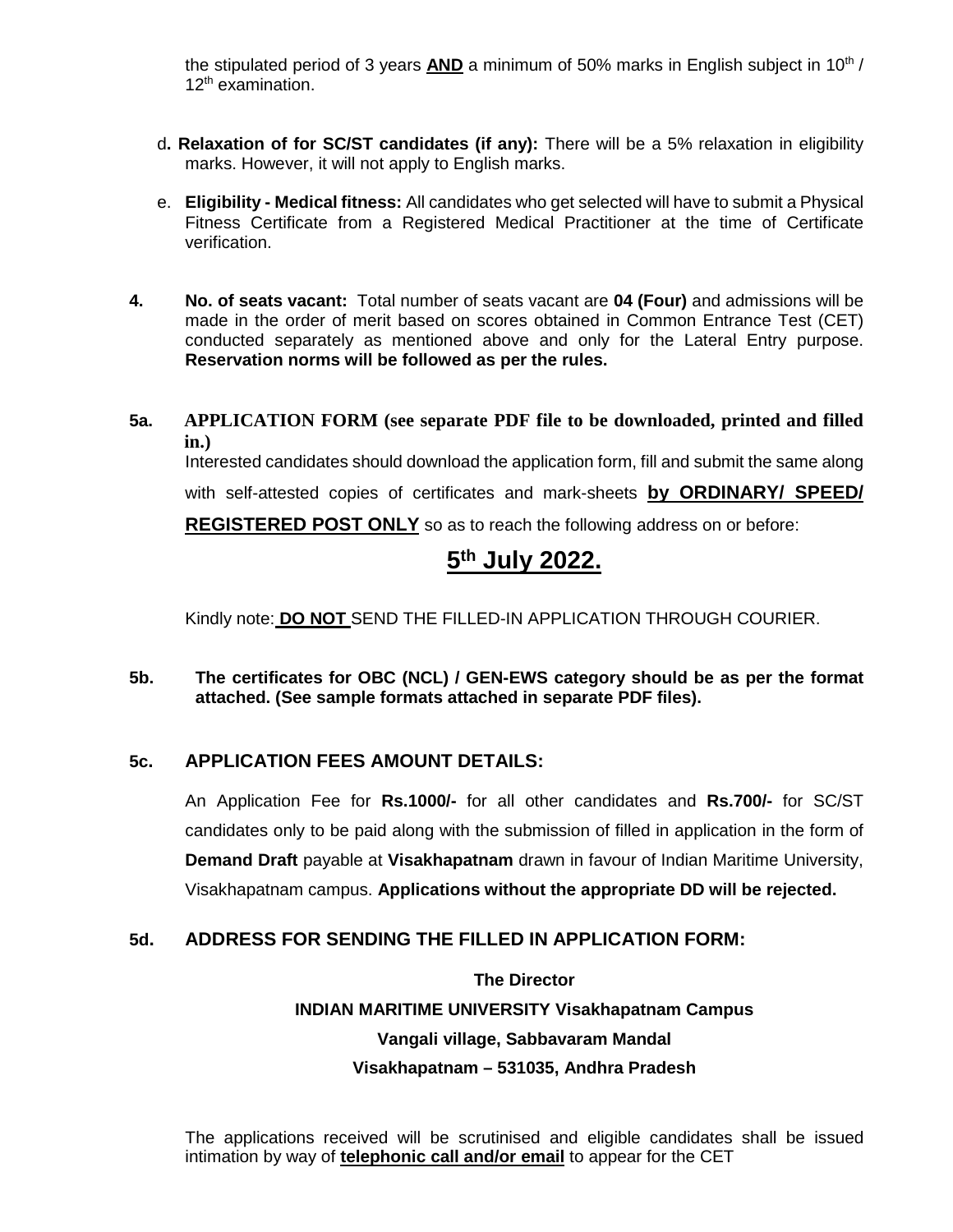**ALL APPLICANTS ARE ADVISED TO CONSTANTLY KEEP CHECKING THEIR MAIL AND KEEP THE MOBILE NUMBERS ACTIVE TILL THE COMPLETION OF THE PROCESS OF LATERAL ENTRY ADMISSION AS ALL INTIMATIONS REGARDING ANY UPDATES SHALL BE SENT ONLY THROUGH THESE MEDIA.**

## **NO POSTAL COMMUNICATION WILL BE SENT IN THIS REGARD FROM THE UNIVERSITY SIDE.**

**6.** A Google Form is to be **compulsorily filled** by the candidate with the same details as filled in the application. The link of the Google form is as given below:

**https://forms.gle/hWGeg28d9DK97w447**

**7.** The shortlisted candidates on the basis of the merit list based on the above mentioned CET will be required to report at IMU, Visakhapatnam Campus for verification of certificates & counselling. The date and time of reporting will be intimated in due course of time.

The following certificates should be produced in original at the time of verification:

- I. SSC / 10<sup>th</sup> Standard Mark sheet ( for proof of date of birth)
- II. Provisional Certificate / Diploma Certificate as applicable
- III. Course Completion Certificate (if provisional certificate is not issued)
- IV.Statement of Marks of all Semester / academic years.
- **V.** Certificate of category in case of SC/ST/OBC (NCL)/Gen-EWS. **Kindly note the OBC (NCL) and the GEN-EWS certificate should be as per the format given. No other format shall be accepted.**
- A. After verification of certificates, finding all data to be correct, and payment of the fees as mentioned in below point (8) the candidate will be issued Provisional Admission letter.
- B. IMU reserves the right to allocate any leftover seats in any category to waitlisted candidates in that category or to any other remaining categories. In case of any dispute, the decision of IMU shall be final.
- C. The selected candidates will have to report at IMU Visakhapatnam Campus and register for the 3<sup>rd</sup> semester in the academic session 2022-23. The fee payment details are as mentioned in (8) below.

#### **8. Fee Particulars:**

Upon confirmation of admission, the candidates are instructed to pay the following fee at the time of reporting to IMU, Visakhapatnam campus for formal registration:

- **I.** A Counselling fee of **Rs.10,000**/- through a Demand Draft in favour of Indian Maritime University, payable at **Visakhapatnam**.
- **II. Rs.25,000/-** towards Programme Fee through Demand Draft in favour of Indian Maritime University, payable at **Visakhapatnam.**